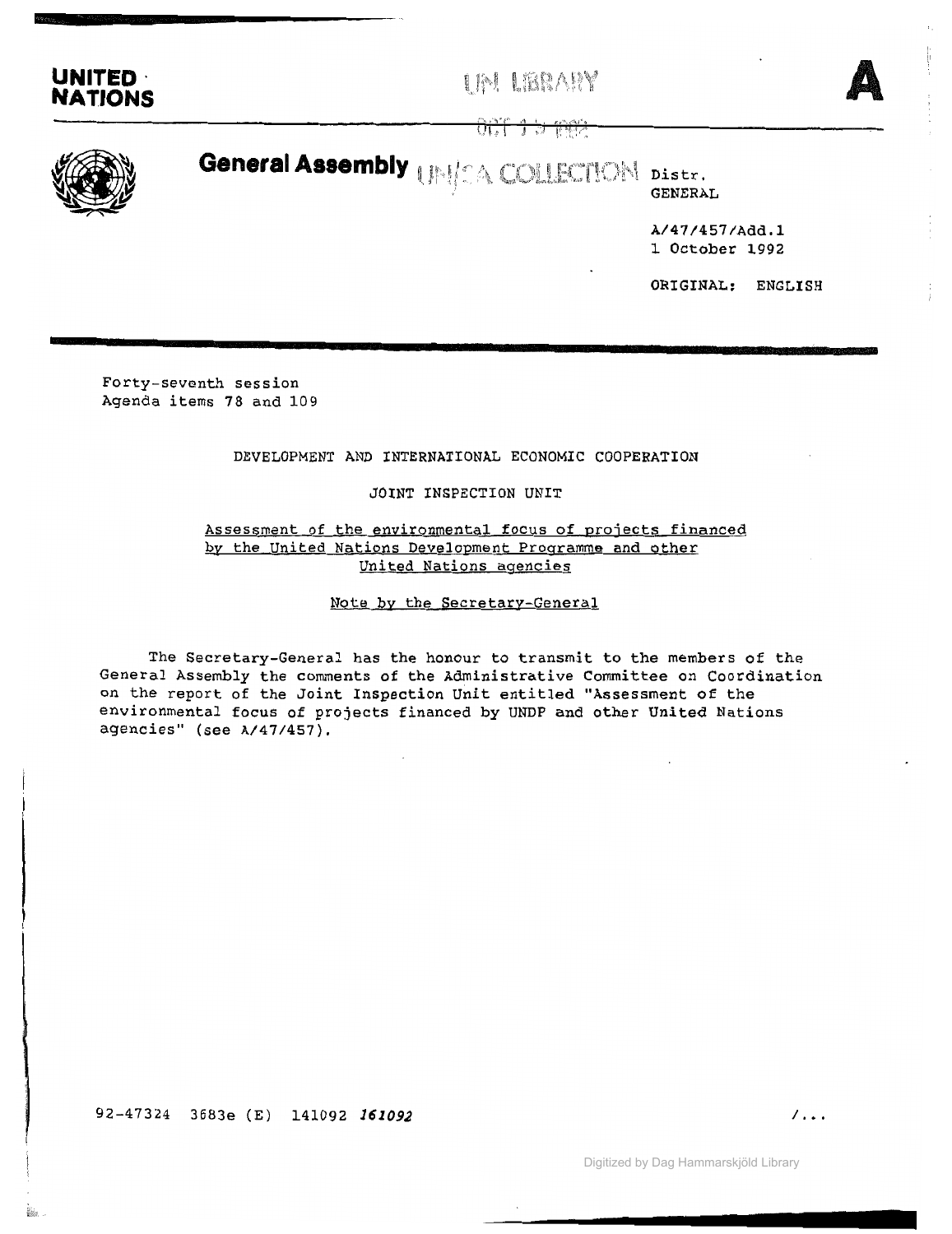Comments of the Administrative Committee on Coordination on the report of the Joint Inspection Unit entitled "Assessment of the environmental focus of projects financed by the United Nations Development Programme and other United Nations agencies" (JIU/REP/9l/2)

### **I.** INTRODUCTION

1. The purpose of the report is to ascertain to what extent projects financed by UNDP and other organizations of the United Nations system take into account environmental factors.

2. At the system-wide level, the Inspectors recommend that the integration of the environment into the development process should become a permanent agenda item of agencies and organizations of the United Nations system. They also consider that there is an increasing need for <sup>a</sup> more coordinated multidisciplinary approach to the preparation and implementation of programmes by United Nations entities concerned with the management of the environment.

3. Within the United Nations, the Inspectors recommend that UNEP headquarters programmes enjoying a comparative advantage, such as preparation of environmental research studies and statistics, drafting of international conventions on environment, holding of conferences and seminars on the environment, and the coordination of environmental activities of the system, be strengthened, and that *its* regular budget and technical cooperation funds be increased. They also recommend that the potential of the regional commissions to promote regional and interregional cooperation for the benefit of environmental management be fully utilized and adequate provision made for such projects.

4. Finally, the Inspectors express the view that the United Nations Conference on Environment and Development should play an essential role to give environment the importance it deserves in the International Development Strategy for the Fourth United Nations Development Decade and should introduce <sup>a</sup> new form of international cooperation for preserving global resources in accordance with the needs of the international community.

## 11. GENERAL COMMENTS

5. The organizations members of the Administrative Committee on Coordination welcomed the topic of the report and acknowledged the efforts made by the Inspectors to cover in detail <sup>a</sup> very broad range of activities. In many instances, however, the report's findings had been overtaken by events. This was not surprising in <sup>a</sup> field as dynamic as that of the environment. Furthermore, the report did not cover several organizations carrying out significant environmental activities or activities relating to environmentally sound and sustainable development, in particular the United Nations Population Fund (UNFPA), the United Nations Children's Fund (UNICEF). the World Food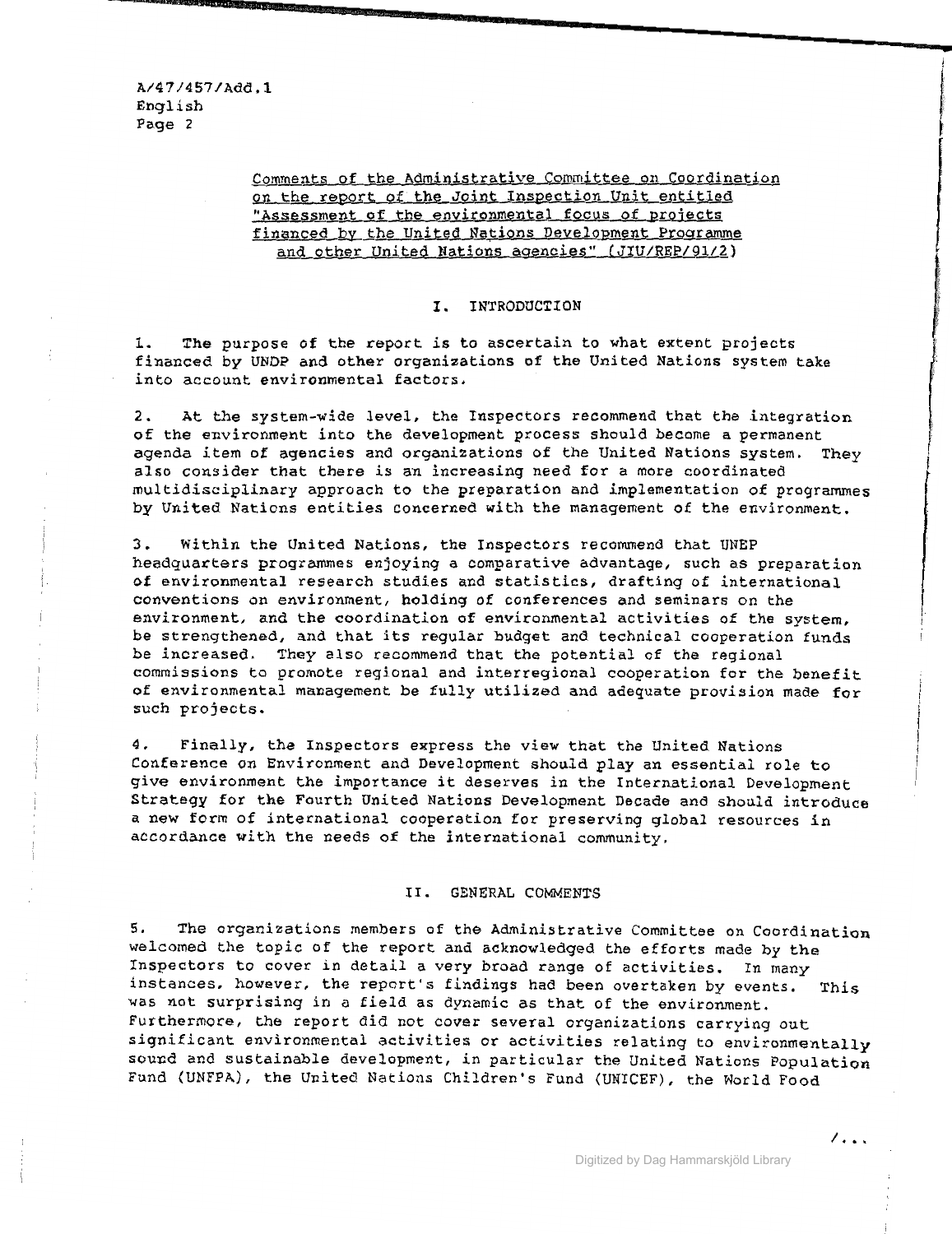A/47/457/Add.l English Page 3

Programme (WFP), the International Fund for Agricultural Development (IFAD), the International Maritime Organization (IMO) and the International Atomic Energy Agency (IAEA). Relevant joint programmes of the World Health Organization (WHO), the Food and Agricultural Organization of the United Nations (FAO) and the United Nations Environment Programme (UNEP) in the area had not been reflected in the report either.

6. Several organizations noted that the report understated the work accomplished for decades by the United Nations system on the environment, before the importance of the environment had acquired world-wide recognition. Rather than attempting to analyse specifically the environmental impact of the work already done, the report contained very general recommendations for increased and improved environmental activities, which could have limited practical impact, particularly as they were not supported by any cost-benefit analysis.

7. In the view of the Administrative Committee on Coordination, the most serious shortcoming of the report was its rather narrow focus on environmental problems, environmental conservation and environmental projects, instead of reflecting ongoing United Nations system's efforts to integrate environment and development with a view to developing operational modalities for sustainable development, which was the guiding principle of the United Nations Conference on Environment and Development. For instance, it might have been useful to take note of the scope of the preparatory work of the Conference, including the considerable work done by the regional commissions. Also of relevance were the objectives and content of the UNDP Environmental Management Guidelines and of the UNDP Sustainable Development Network, which UNDP was trying to launch throughout the world to support information exchange on sustainable development at the national, as well as the intercountry, interregional and global levels. Other important factors or initiatives that should be mentioned in the same context were the setting up of the Interim Multilateral Fund of the Montreal Protocol and the current status of the Global Environment Facility.

8. Furthermore, the reporc suffered from the lack of definition of what constitutes an "environmental" programme or project; it was not clear from the report where a "sustainable development" project ended and where an "environmental project" began.

### Ill. COMMENTS ON THE RECOMMENDATIONS

9. On the whole, the Administrative Committee on Coordination considered that many of the recommendations were either too general or had largely been overtaken by events. Several important suggestions of a more specific nature that had been made in the body of the report could have featured among the recommendations at the end of the report.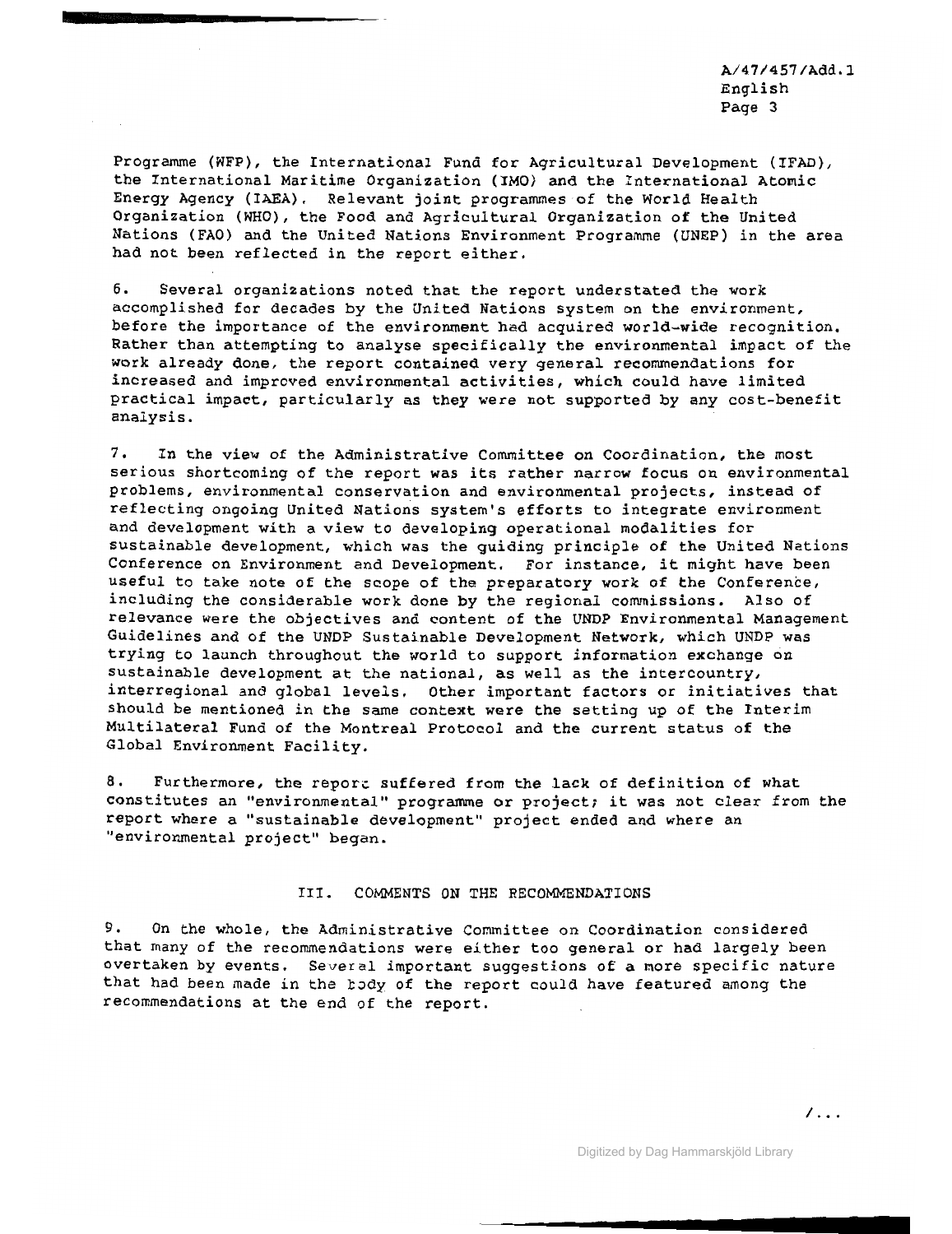A/47/451/Add.l English Page 4

## Recommendation 1

"The integration of environment into the development process should become a permanent agenda item of agencies and organizations of the United Nations system. These bodies should include *in* their respective programmes and budgets and medium-term plans, appropriate measures responding to the recommendations of the World Commission on Environment and Development as well as the successive related resolutions of the General Assembly."

10. The Administrative Committee on Coordination pointed out that this recommendation had already been implemented.

#### Recommendation 2

"There is an increasing need for <sup>a</sup> more multidisciplinary coordinated approach to the preparation and implementation of programmes by various<br>United Nations entities involved in the management of environment. The United Nations entities involved in the management of environment. appropriate United Nations organs dealing with coordination should be encouraged to strengthen their collaboration and to increase the tempo of their meetings to that effect."

11. Again, the Committee pointed out that this recommendation had already been implemented, in particular in the context of the preparatory process of the United Nations Conference on Environment and Qevelopment.

#### Recommendation 3

"The United Nations system should endeavour to bridge the gap between diverging positions adopted by the developed and developing countries concerning environment and development. Both groups are equally subject to severe environment jegradation. <sup>A</sup> closer and more efficient cooperation between rir.h and poor countries is needed and should take into consideration that the poor countries, because of their limited financial and technological resources. are not in a position to contribute fully to environment conservation;

"In order to put this recommendation into effect, the following measures are suggested:

"(a) To strengthen the capacity of each United Nations entity involved in the management of environment so as to make the system more responsive to the needs of the developing countries to develop their own capacities;

"(b) To invite developed Member States to increase their financial and technical assistance to third world nations with a view to adopting in collaboration with the United Nations system strategies that promote environmentally sound and economically viable projects;